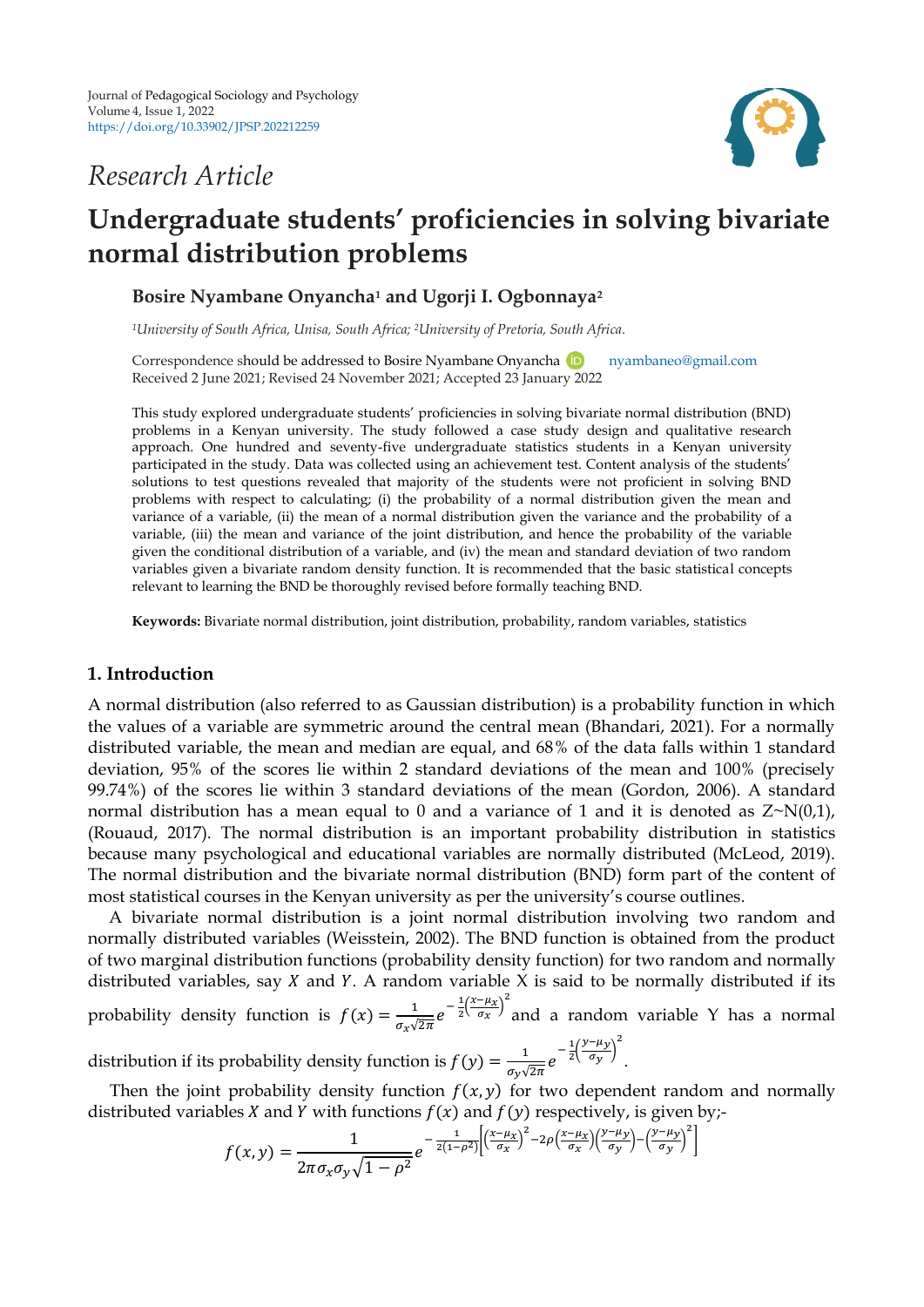where the correlation coefficient  $\rho = Cor(x, y) = \frac{v}{f}$  $\frac{\partial^2 x}{\partial x \partial y}$ 

 $-1 \leq \rho \leq 1$ ,  $\mu_x = E(x)$ ,  $\mu_y = E(y)$ ,  $\sigma_x =$  standard deviatin of X,  $\sigma_y =$  standard deviatin of Y.

A bivariate normal distribution finds application in many fields of life including economics, engineering, actuarial science, and medicine (Grover, Sabharwal & Mittal, 2014; Lin, Dou, Kuriki, & Huang, 2014). For instance, BND could be used to find the relationship between the marks obtained by students in a class in two subjects, and the sales revenue and advertising expenditure of various branches of a company in a particular period.

In the Kenyan university, where this research was conducted, the BND is taught as a major part of the content in Statistics courses. The students encounter difficulties in solving normal distribution and BND problems as evidenced by their dismal performances in statistics courses in which the content is examined. Shojaie, Aminghafari and Mahammadpour (2012) acknowledged that students experience difficulties in introductory courses in probability and statistics which include finding the joint distribution of a function and calculation of bivariate expectation. Similarly, some other studies (Harradine, Batanero & Rossman, 2011; Lugo-Armenta & Pino-Fan, 2021; Sotos, Vanhoof, Van den Noortgate & Onghena, 2007) acknowledge that statistics in general is challenging for students at various levels of education.

Memnun, Ozbilen and Dinc (2019) observed that many students experienced difficulties in solving probability problems and failed to apply different probability concepts in problem-solving. Similarly, Arum, Kusmayadi, and Pramudya (2018) showed that students experience difficulties in solving probabilistic problems. This can probably contribute to difficulties students experience in further learning of advanced statistical concepts. According to Garfield and Ben-Zvi (2008), many students view statistics as a difficult topic that is unpleasant to learn. These difficulties in basic probability and statistics concepts could be the reason for the students' challenges in solving advanced statistical problems, such as BND problems. Adequate foundational knowledge of a normal random variable forms the basis for effective learning of BND (Flury, 2013; Tacq, 2010) and thus possible improved proficiency in solving BND problems among undergraduate students in the Kenyan university. Koparan (2015) indicated that students encounter difficulties in understanding and evaluating variance concepts, which may essentially hinder the learning of other related advanced statistical concepts, for example, the BND. Kachapova and Kachapov (2012) acknowledged that students develop misconceptions about a random variable as much as it is a fundamental concept in probability theory that is not intuitive.

Ideally, students need to possess excellent knowledge and computational skills of the probability and mean of a normal distribution to correctly solve BND problems. Literature seems very sparse on undergraduate students' learning of bivariate normal distribution and consequently, their proficiency in solving BND problems. No study was found that focused on students' difficulties or proficiencies in solving BND problems. Hence, this study explored undergraduate students' proficiency in:

a) calculating the probability of a normal distribution given the mean and variance of a variable. b) calculating the mean of a normal distribution given variance and the probability of a variable.

c) calculating the mean and variance of the joint distribution and hence the probability of the variable given the conditional distribution of a variable.

d) calculating the mean and standard deviation of two random variables given a bivariate random density function.

## **2. Mathematical Proficiency**

The study draws from Kilpatrick, Swafford and Findell's (2001) mathematical proficiency framework. The framework consists of five components or strands, namely; conceptual understanding (which deals with the comprehension of mathematical concepts, operations, and relations), procedural fluency (which entails skills in carrying out procedures flexibly, efficiently and appropriately), strategic competence (which deals with the ability to formulate, represent and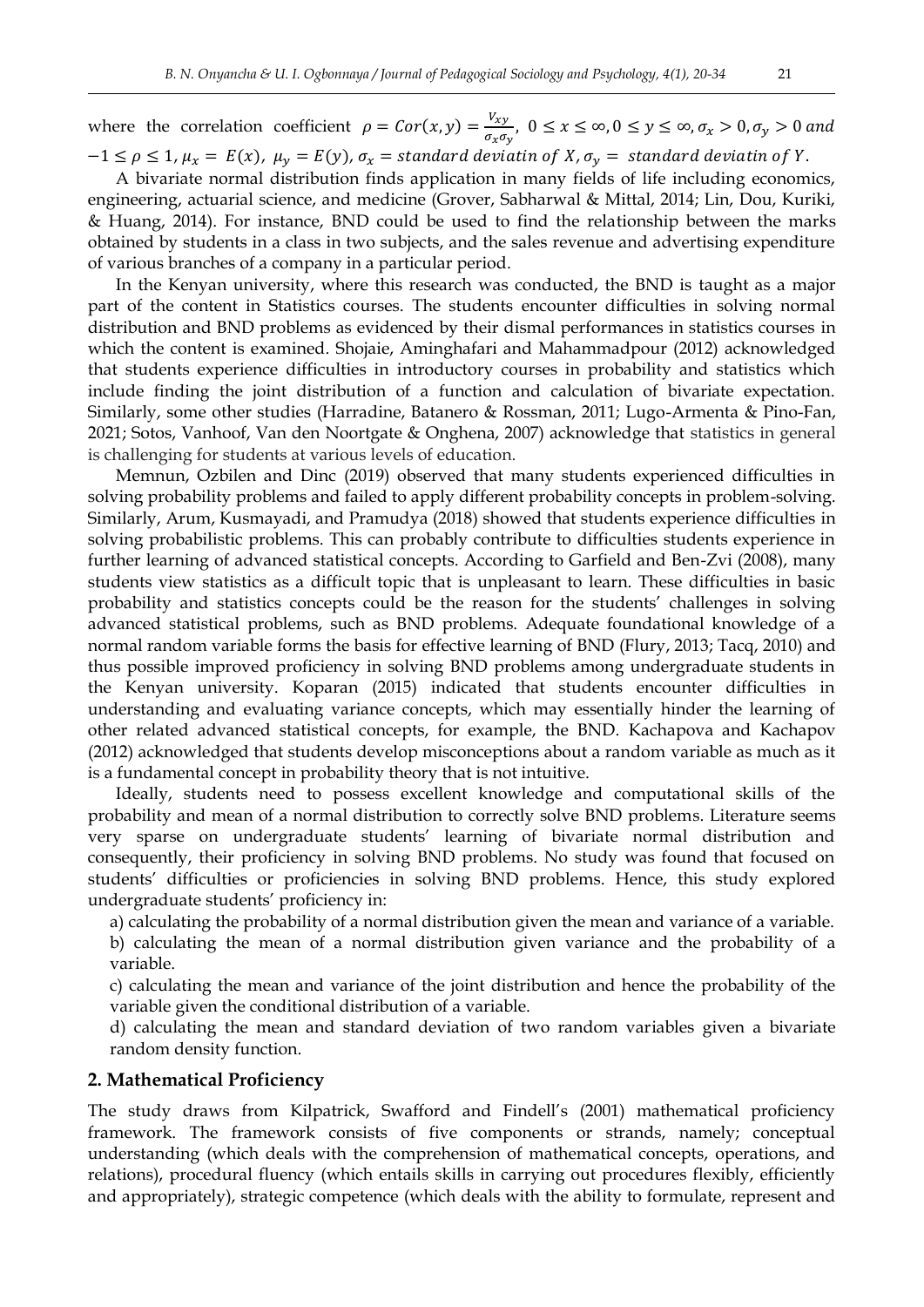solve mathematical problems), adaptive reasoning (which entails the capacity for logical thought, reflection, explanation, and justification), and productive disposition (which involves habitual inclination to see mathematics as sensible, useful and worthwhile, coupled with a belief in diligence and one's efficacy), (Gloves, 2012; Kilpatrick, Swafford & Findell, 2001; Schoenfeld & Kilpatrick, 2008). Kilpatrick, Swafford, and Findell (2001), further assert that the five components of mathematical proficiency are interwoven and interdependent in the development of proficiency in mathematics. Hence, the five strands of mathematical proficiency are needed for one to be proficient in mathematical problem-solving. In this study, however, we believe that the students' proficiencies in solving BND problems lie heavily on their conceptual understanding, procedural fluency, strategic competence, and adaptive reasoning.

## **3. Methodology**

## **3.1. Research Design**

The study adopted a case study design and qualitative research approach. Creswell (2014) defines a case study design as a research inquiry that explores an in-depth analysis of an event, an activity, or a process of one or more individuals to collect detailed information about a problem of study.

## **3.2. Participants**

The participants were 175 (113 males and 62 females) comprising 143 second-year and 32 thirdyear undergraduate statistics students in a Kenyan university. The students had completed the probability and statistics III unit where the BND content was covered. The students were of mixed abilities. They were conveniently chosen to participate in the study based on their consent to be part of the study. The study was made open for all students to participate in.

The normal distribution and the BND are taught as a major part of the content in Statistics in the Kenyan university. The students experienced difficulties in solving BND problems evidenced by the below-average performance in probability and statistics III which covers BND content.

## **3.3. Data Collection**

Data was collected using a BND test. The test items were developed by the first author with the guidance of a statistics lecturer at the Kenyan university. The BND test comprised of four questions; two questions were from the normal distribution and two other questions from the bivariate normal distribution.

Question 1 of the BND test, asked the students to calculate the probability of a normal distribution given the mean and variance of a variable. The knowledge of calculating the probability of a normal distribution is applied in solving the probability of a joint distribution of a BND using standard normal distribution table. The students were required to standardize a normal variable and use the standard normal distribution table in finding the probability of a normal distribution.

Question 2 required the students to calculate the mean of a normal distribution variable given the variance and probability of a variable. The probability of a joint distribution of BND uses the basic foundational knowledge of the probability of a normal distribution variable of standardizing the normal scores, in solving questions. The question required the students to obtain a standardized normal value from the normal distribution table given a probability of 1%, and then substitute the Z-value, the standard deviation, and the value of the variable in the expression,  $Z=\left(\frac{X}{X}\right)$  $\left(\frac{-\mu}{\delta}\right)$  to obtain the mean of the variable.

Question 3 asked the students to calculate the mean and variance of two random variables of a BND and use the values to determine the probability of a joint distribution. The question evaluated the conditional mean and variance aspects of a BND and the calculation of the probability of a BND. The students were required to use the conditional mean and variance equations of a joint distribution of a BND to calculate the mean and variance, thereby obtaining the Z-score value, which is subsequently used to find the probability of the probability of the joint distribution.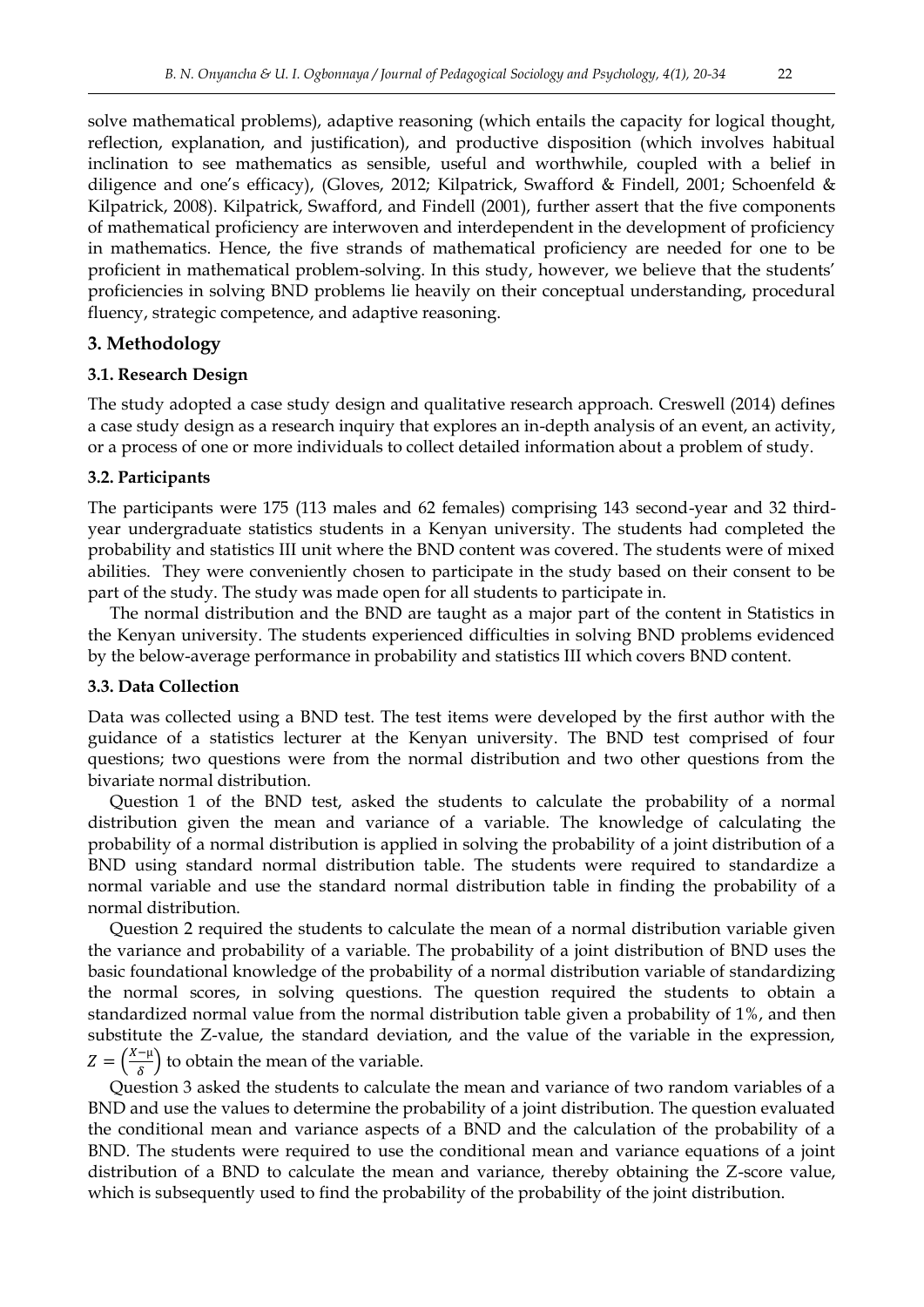Question 4 required the students to solve for the mean and standard deviation of two random variables of a joint distribution given a bivariate random density function. The question examined the use of the BND equation in solving for the parameters of a given random density function. The question required the students to compare and equate the general BND function to the bivariate random density function, their parameters, and variables, to obtain the mean and standard deviation of the two random variables of a joint distribution.

Validity of the BND test was ensured by a statistics lecturer in the university who evaluated the questions to ascertain that they were well constructed and covered all aspects required for testing undergraduate students' proficiency in solving BND problems. The lecturer established that the test items were within the university's statistics course outline and measured the intended content. The reliability of the BND test was computed using Cronbach's alpha (α) and was found to be 0.826. Thus, the reliability of the BND test was within the required range and therefore good for use in the research study.

### **3.4. Data Analysis**

Data analysis involved deductive content analysis (Krippendorff, 2018) of the students' solutions to the test questions. This helped to identify their proficiency in solving the questions. Descriptive statistical calculations of frequencies of the students' solutions of BND questions classified as completely correct, partially correct, incorrect, and not attempted were done. Students who solved each of the questions correctly were regarded to be proficient, while those who partially solved the questions correctly were said to be averagely proficient. And those who either solved the BND questions wrongly or failed to attempt the questions were regarded to be non-proficient. The descriptive analysis of frequencies of solutions of the students thus gave insight into their level of proficiency in solving BND problems in the Kenyan university.

## **4. Findings**

The results of the data analysis are presented in order of the test questions. This is followed by a summary the students' proficiencies in solving the BND test items.

# **4.1. Calculation of the Probability of a Normal Distribution given the Mean and Variance of a Variable**

The students were asked to solve the following question to explore their proficiency in calculating the probability of a normal distribution given the mean and variance of a variable.

#### *Question 1*

Given that,  $X \sim N(1, 4)$ , find  $P(1 \le X \le 3)$ 

From the question, the variable X is normally distributed with mean and variance equal to 1 and 4 respectively. The students were expected to calculate the standard deviation (square root of variance), then use it, the mean, and the value of the variable (1 and 3) to find a standardized normal value, Z. This value is used to read the probability of a normally distributed variable from the standard normal distribution table.

For a normal distribution variable  $X \sim N(\mu, \sigma^2)$ ,  $\mu$  is the mean of the variable and  $\sigma^2$  is the variance of the variable. From the given question, the mean is 1 and the variance is equal to 4. The square root of the variance,  $\sigma^2$  equals to the standard deviation,  $\sigma$ . From the question, the following is given:  $\mu = 1$  and  $\sigma = \sqrt{4} = 2$ , since  $\sigma^2 = 4$ ,  $X = 1$  and  $X = 3$ .

The probability of a variable between  $X = 1$  and  $X = 3$  is expected to be solved as follows:

Hence, 
$$
P(1 \le X \le 3) = P(\frac{1-1}{2} \le \frac{X-1}{2} \le \frac{3-1}{2})
$$
  
=  $P(\frac{0}{2} \le \frac{X-1}{2} \le \frac{2}{2})$   
=  $P(0 \le Z \le 1)$   
= 0.3413 (Read from the star

dard normal distribution table) Therefore,  $P(1 \le X \le 3) = 0.3413$ .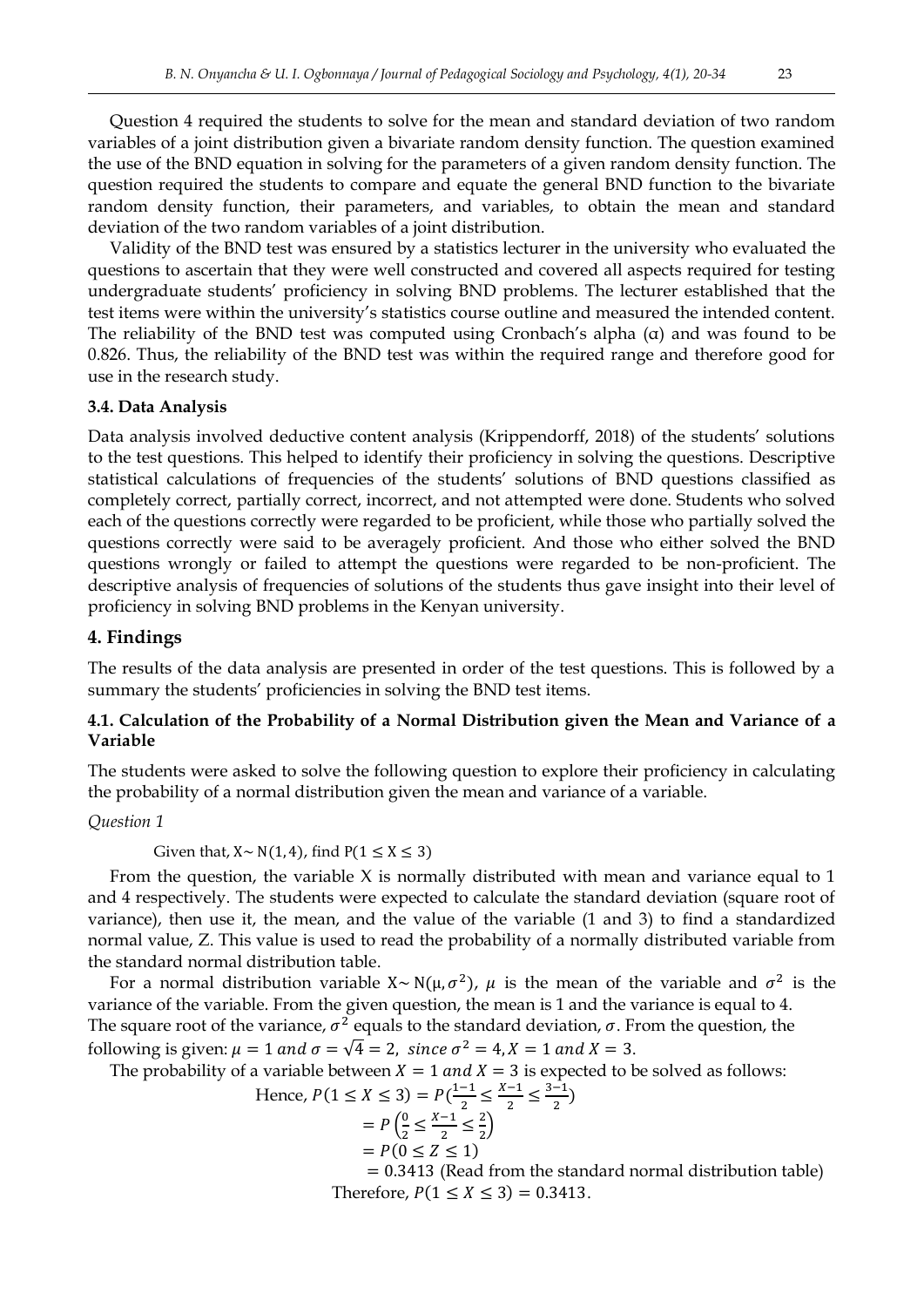Out of 175 undergraduate students, only 51 students answered the question correctly, 47 students solved the partially correct, 28 students solved the question wrongly and 49 students did not attempt the question. Figure 1 shows the work of one student who solved the question partially correctly. The student calculated the standard deviation correctly but did not solve the standard normal value, Z, which is used to find the probability of variable X.

## Figure 1

*Example of a students' partly correct solution to question 1*

 $M =$  $Var:4$ 

Another student (Figure 2), solved the question by wrongly attempting to integrate the probability density distribution function of a normal variable by substituting  $X = 1$  and  $X = 3$  as limits of integration.

Figure 2

*Example of a students' wrong solution to question 1*

 $960 = \int_{12\pi}^{3} y \cdot e^{-\frac{1}{2}566x-1^{2}} M_{\circ}$ <br>=  $\int_{4\pi}^{3} e^{-\frac{1}{2}56x-1^{2}} M_{\circ}$ =  $\frac{1}{4\sqrt{210}}$  =  $2(x-1)^2.5e^{-\frac{1}{2}(x-1)}$  +  $2\pi$ 

Yet another student (Figure 3) was able to determine the mean, variance and the standard deviation but could not find the probability of the variable X. This implies that the student had inadequate understanding of calculating the standardized normal value of a variable to help find the probability of a normal distribution. Similar errors were observed in the solutions of the question by other students.

Figure 3

*Example of a students' wrong solution to question 1*



The errors committed by students in solving this question can be attributed to their insufficient knowledge, and their failure to recall normal distribution concepts. Generally, the students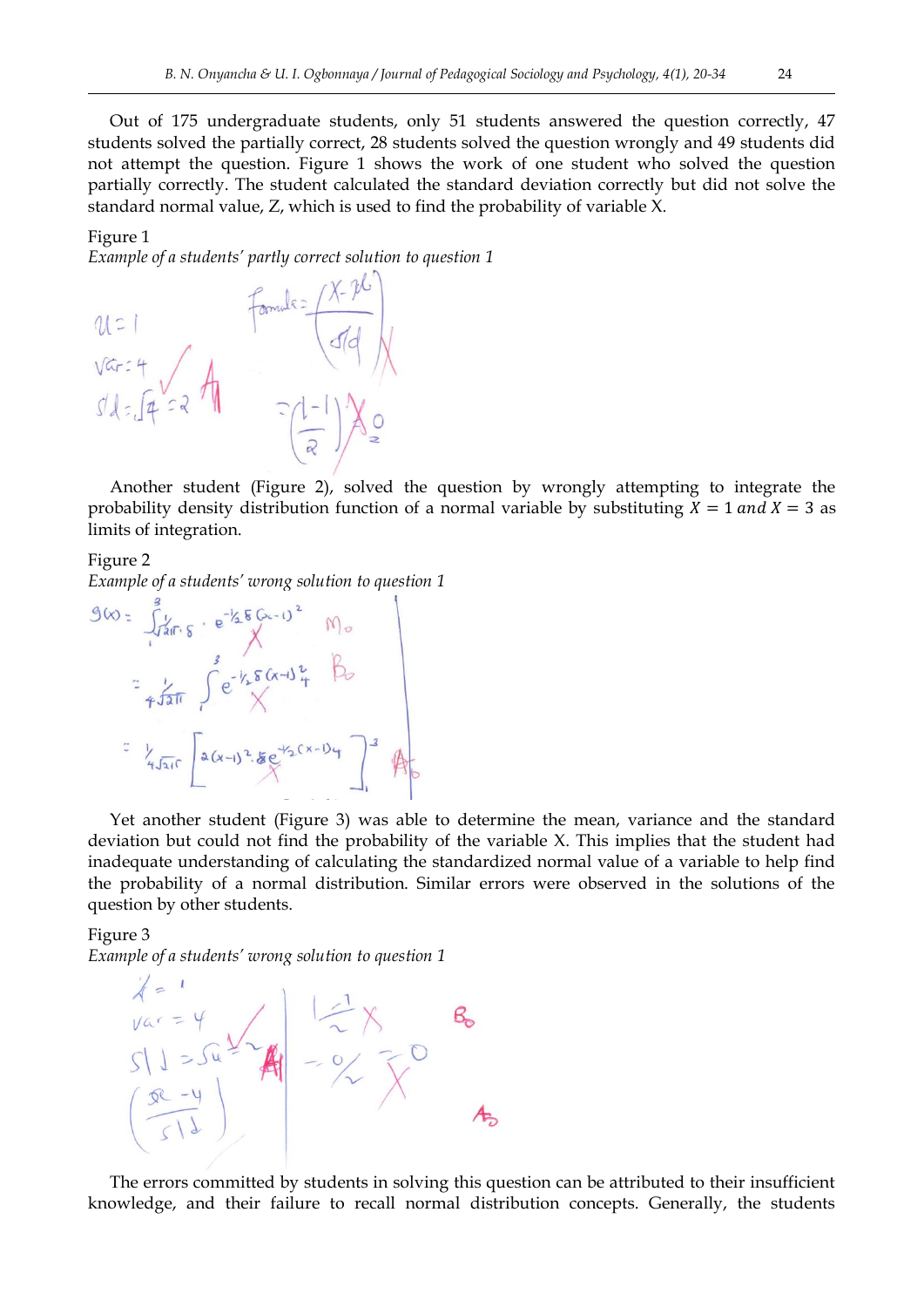performed poorly in solving the probability of a normal distribution which demonstrated their lack of conceptual understanding and procedural fluency proficiency in solving normal distribution questions. It further demonstrated their lack of adequate knowledge of a normal distribution which possibly hinders their learning and understanding of the BND.

## **4.2. Calculation of the Mean of a Normal Distribution given Variance and the Probability of a Variable**

The students were tasked to solve the following question to explore their ability in calculating the mean of a normal distribution given variance and the probability of a variable.

#### *Question 2*

In regulating the blue dye for mixing paint, a machine can be set to discharge an average of  $\mu$ cm/can of paint. The amount discharged is  $N(\mu, 0.16)$ . If more than 6cm is discharged into the paint can, the shade of blue is unacceptable. Determine the setting  $\mu$  so that only 1% of the cans of paint will be unacceptable.

The question required that the undergraduate students calculate the mean of a random variable given variance and the probability of a variable. The students were expected to use the standard normal distribution table to find a value that gives a probability of 1% = 0.01 with a standard deviation of 0.4,  $(\sqrt{0.16})$  and whose variable,  $X = 6$ . The standard normal value,  $Z = 2.33$ , the standard deviation,  $\delta = 0.4$ , and the variable  $X = 6$  are then substituted in the expression,  $Z=\left(\frac{X}{X}\right)$  $\frac{\partial^2 u}{\partial \delta}$ . The value,  $\mu$  of the variable is obtained. The students' expected solution is as shown below;-

Let X be the amount of dye discharged to the can, then  $X \sim N(\mu, 0.16)$ , that is, the amount of die discharged is normally distributed with mean,  $\mu$ , variance of 0.16 and a probability of 0.01(1%).

Therefore, the mean  $\mu$  is determined such that;  $P(X > 6) = 0.01$ 

$$
0.01 = P(x > 6) = P\left(\frac{x-\mu}{0.4} > \frac{6-\mu}{0.4}\right) = P(Z > \frac{6-\mu}{0.4})
$$

From the standard normal distribution table, a probability of 0.01 gives a standardized normal value of 2.33

Hence, the expression 
$$
\frac{6-\mu}{0.4} = 2.33
$$
  
On solving;  
 $6 - \mu = 0.4(2.33)$   
And  $\mu = 6 - 0.4(2.33)$   
 $= 6 - 0.932$   
 $= 5.068$ 

Hence the mean should be set at  $\mu = 5.068$ , so that only 1% of the cans of paint can be unacceptable.

The result showed that no student solved the question correctly, 4 students solved the question wrongly and 171 students did not attempt the question. Figure 4 below shows a sampled students' wrong solution of the question. The student was unable to obtain the standard normal value, Z value from standard normal distribution table. The student also used a wrong standard deviation value of 0.2 instead of 0.4. Further, it is evident that the student had a wrong interpretation of the normal distribution problem.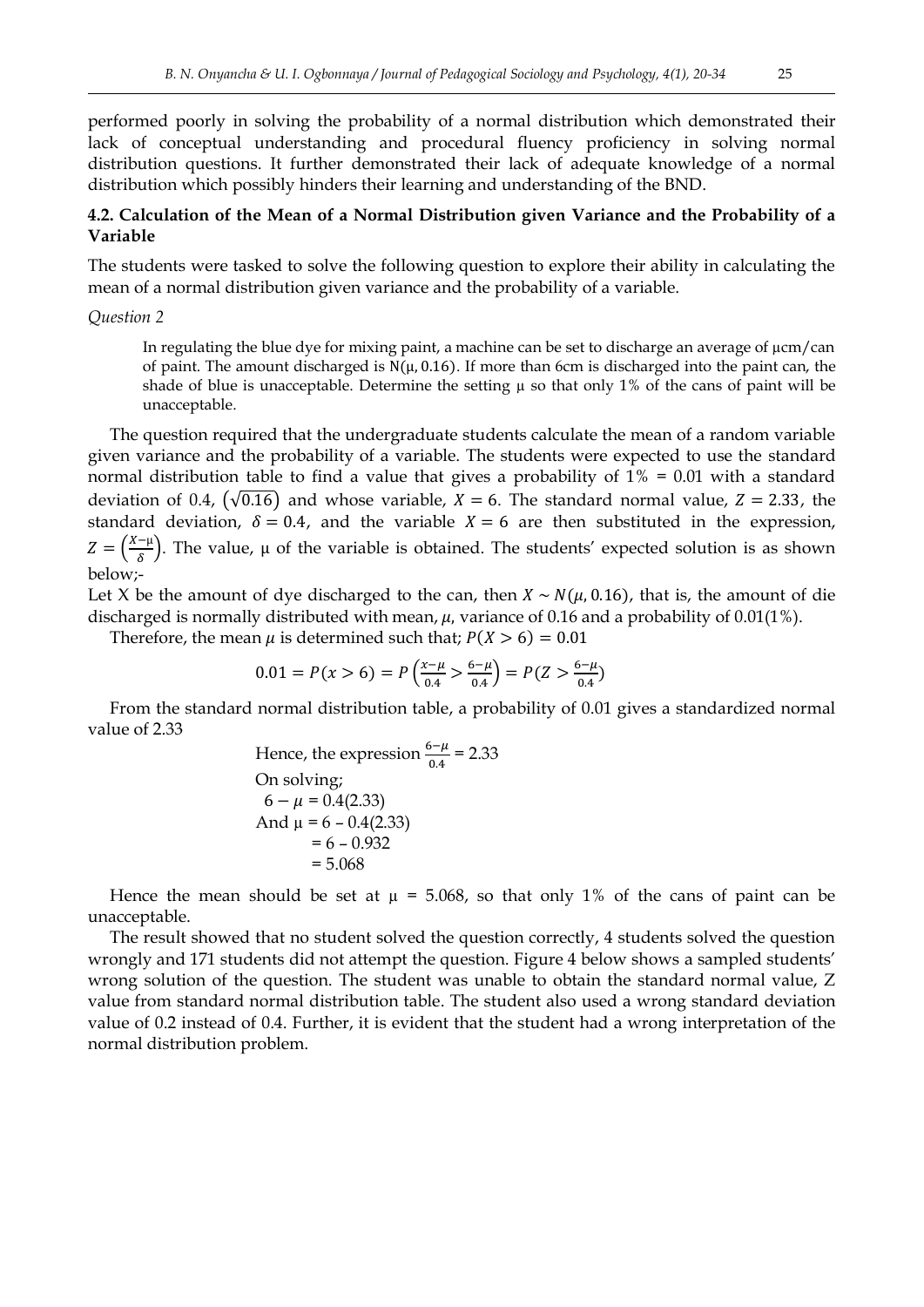### Figure 4



The inability of students to calculate the mean of a normal distribution given variance and probability of a variable, which is a basic concept of BND, demonstrated their difficulties in solving normal distribution questions. This further showed a lack of strategic competence, conceptual understanding, and procedural fluency on the part of students in solving normal distribution problems.

Ideally, students with inadequate knowledge of mean and probability of a normal distribution experience difficulties in learning BND, an advanced concept of the normal distribution.

## **4.3. Calculation of the Mean and Variance of a joint Distribution and the Probability of the Variable given a joint Distribution of a Variable**

The students were asked the question below to explore their know-how in calculating the mean and variance of two random variables and hence the probability of a joint distribution.

#### *Question 3*

In a certain population of married couples, the height  $x$  ft of husband and the height  $y$  of the wife have a bivariate normal distribution with parameters; the mean height of husband,  $\mu_1$ =5.8 ft, mean height of wife,  $\mu_2$ =5.3 ft, standard deviations,  $\delta_1 = \delta_2$ =0.2ft and correlation coefficient,  $\rho = 0.6$ .

i) Find the conditional p.d.f of y given that x is 6.3 ft.

ii) What is the probability that the height of the wife lies between 5.28 ft and 5.92 ft given that the height of the husband is 6.3 ft?

This question required students to calculate the mean and standard deviation of a wife given that of a husband, using the conditional mean and variance equations of a joint distribution. The students could further use these values to calculate the probability of a joint distribution of a variable from standard normal distribution table. The expected solution to the question is as follows:

The conditional mean of a variable given another variable for a joint distribution is given by;

Mean, 
$$
E(x/Y = y) = \mu_x + \rho \frac{\sigma_x}{\sigma_y} (y - \mu_y)
$$
 and;

The conditional variance of a variable given another variable for a joint distribution is given by; Variance,  $Var(x/Y = y) = \sigma_x^2(1 - \rho^2)$ 

The standard deviation is given by the square root of variance.

Standard deviation =  $\sqrt{\delta_2^2(1-\rho^2)}$ Therefore, the mean,  $E(x/Y = y) = \mu_2 + \rho \frac{\delta}{\epsilon}$  $\frac{\sigma_2}{\delta_1}(x-\mu_1)$ substituting the values,  $\mu_2 = 5.3$ ,  $\rho = 0.6$ ,  $\delta_1 = \delta_2 = 0.2$ ,  $\mu_1 = 5.8$  and  $x = 6.3$ :  $E(x/Y = y) = 5.3 + 0.6 \left[ \frac{0}{2} \right]$  $\frac{0.2}{0.2}$  (  $= 5.3 + 0.6(0.5)$  $= 5.3 + 0.3$  $= 5.6 ft$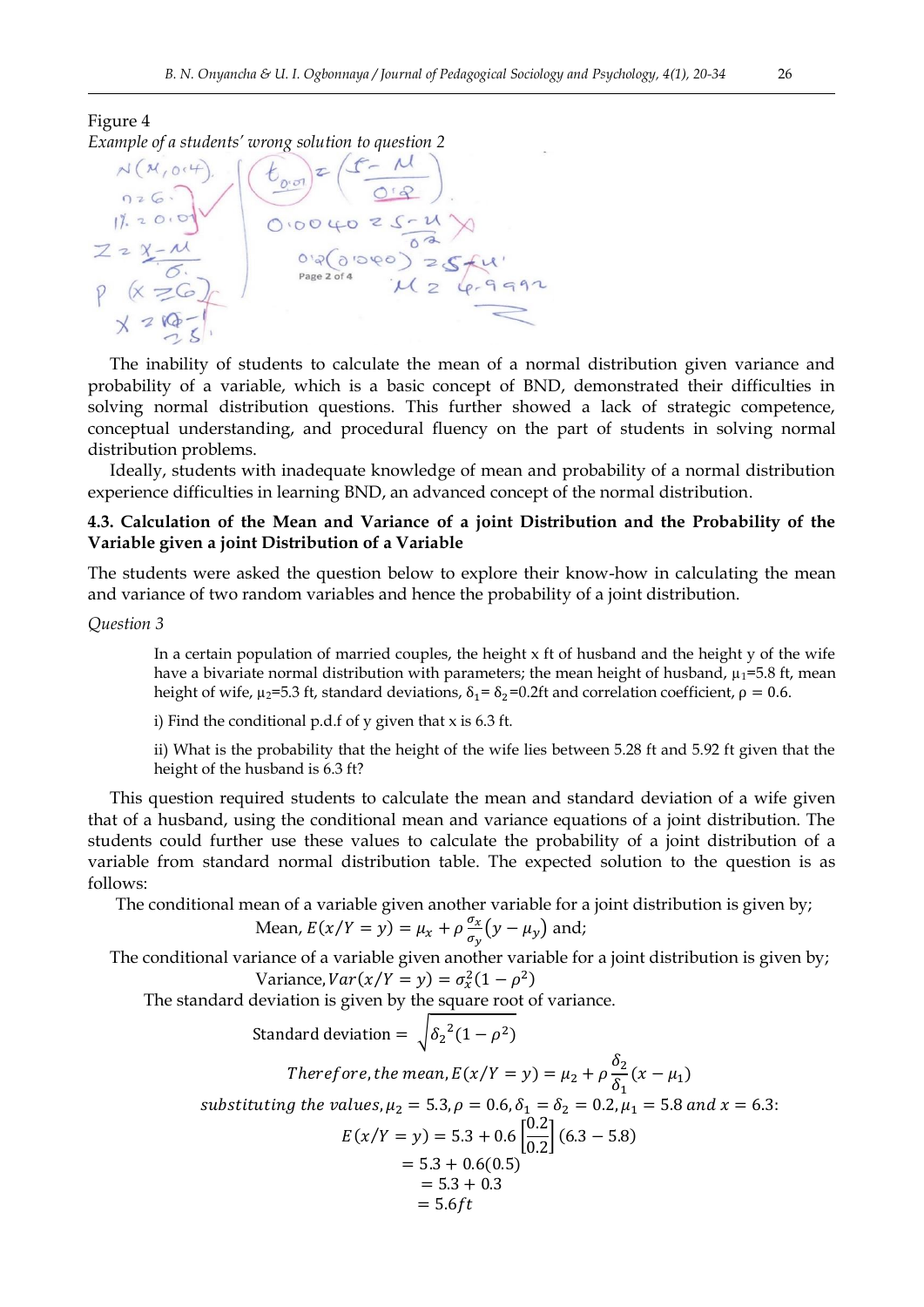And substituting  $\rho = 0.6$ ,  $\delta_2 = 0.2$ , in the equation,  $\delta = \sqrt{{\delta_2}^2(1-\rho^2)}$  $\delta = \sqrt{0.2^2 \times (1 - 0.6^2)}$  $\delta = 0.2 \times \sqrt{(1 - 0.6^2)} = 0.2 \times \sqrt{1}$  $\delta = 0.2 \times \sqrt{0.64} = 0.2 \times 0.8$  $\delta = 0.16$ 

Finding the conditional probability that the height of the wife lies between the limits given when the height of the husband is 6.3 ft results to;

$$
P(5.28 \le Y \le 5.92 \mid x = 6.3) = \emptyset \left( \frac{5.92 - 5.6}{0.16} \right) - \emptyset \left( \frac{5.28 - 5.6}{0.16} \right)
$$
  
=  $\emptyset(2) - \emptyset(-2)$   
And hence,  $P(5.28 \le Y \le 5.92 \mid x = 6.3) = 1.954 - 1$   
= 0.954

This question was solved correctly by one student, 3 students answered it partially correct, 19 students solved it wrongly and 152 students did not attempt the question. A sampled students' work in figure 5 shows correct substitution of values in a wrong formula  $E(x/Y) = \mu_x - 2\rho \frac{\sigma}{\sigma}$  $\frac{\sigma_x}{\sigma_y}$  (y –  $\mu_y$ ) instead of using  $E(x/Y) = \mu_x + \rho \frac{\sigma_x}{\sigma_y}$  $\frac{\partial x}{\partial y}(y-\mu_y)$ . Thus the student failed to calculate the correct mean, variance, standard deviation, and probability of the joint distribution.

#### Figure 5

*Example of an undergraduate students' partially correct solution to question 3*

$$
\delta.(x/y) = M_2 - 2(06)(2 - M_1)
$$
\n
$$
S_1 = -2(06)(0.2)(0.3 - 5.6)
$$
\n
$$
S_2 = -1.2(0.5) = -4.7
$$
\n
$$
S_3 = -1.2(0.5) = -4.7
$$

Another student (Figure 6) was not able to state the conditional mean and variance of a variable given another variable. This means that the student could not proceed with the solution of the question thus the student was not proficient in solving the BND question.

#### Figure 6

*Example of a students' wrong solution to question 3*

height of the husband is 6.3?  
\n
$$
(\text{odd:} + \text{cond:} p \cdot d - f \cdot e f + \epsilon \quad (4/x = 6.3)
$$
\n
$$
\beta_0
$$

The students (Figures 5 and 6) had a poor grasp of the conditional mean and variance equations of the joint distribution of a bivariate normal distribution. The student (Figure 5) could not state the correct equations to use. The student used a wrong sign (minus) instead of a plus in the formula for calculating the conditional mean of one variable given another. The student (Figure 6) had difficulties in using the conditional mean and variance equations in solving this question. Similar errors were observed from majority of the other students who were unable to state and use the conditional mean and variance equations in solving the question. This implies that the students lacked conceptual understanding, procedural fluency and adaptive reasoning proficiency in solving BND problems.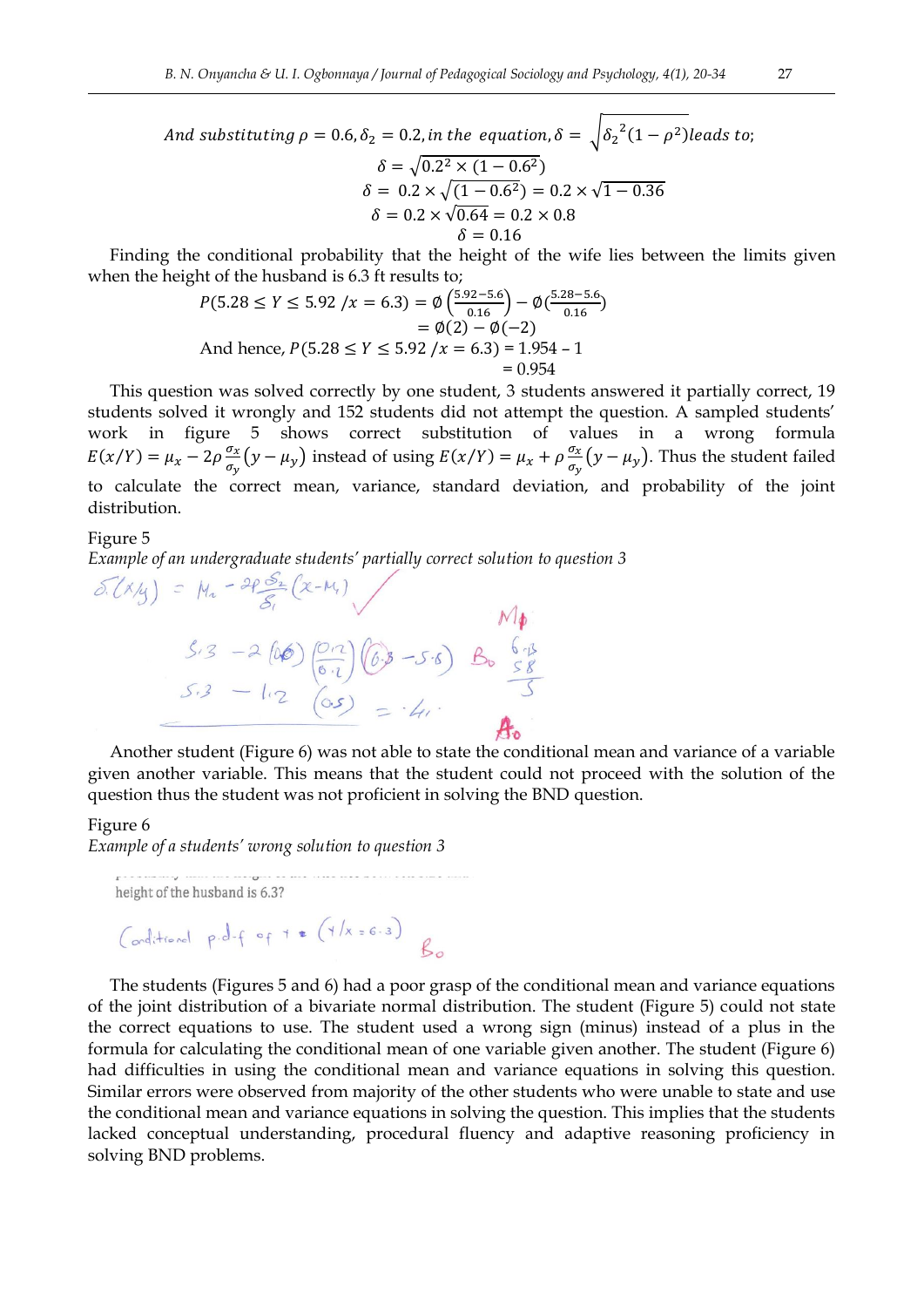## **4.4. Calculation of the Mean and Standard Deviation of two random Variables given a Bivariate Random Density Function**

The undergraduate students were asked the following question to explore their proficiency in solving the mean and standard deviation of two random variables of a joint distribution given a bivariate random density function.

*Question 4*

Given that the bivariate random density function of y is:

$$
f(x,y) = \frac{1}{2\pi\delta_1\delta_2\sqrt{1-\rho^2}}e^{-\frac{1}{1.02}[(x+2)^2 - 2.8(x+2)(y-1) + 4(y-1)^2]}
$$

Find the values of:

a)  $\mu_1$  and  $\mu_2$ , the expected values of X and Y respectively,

b)  $\delta_1$  and  $\delta_2$ , the standard deviations of random variables X and Y respectively.

The students were expected to equate the general bivariate normal distribution function, to the given bivariate random density function. By equating the corresponding, coefficients, the expected values,  $\mu_1$  and  $\mu_2$  and the standard deviations,  $\delta_1$  and  $\delta_2$  the two random variables can be obtained. The students' expected solution is as illustrated below;

$$
\frac{1}{2\pi\sigma_x\sigma_y\sqrt{1-\rho^2}}e^{-\frac{1}{2(1-\rho^2)}\left[\left(\frac{x-\mu_x}{\sigma_x}\right)^2-2\rho\left(\frac{x-\mu_x}{\sigma_x}\right)\left(\frac{y-\mu_y}{\sigma_y}\right)-\left(\frac{y-\mu_y}{\sigma_y}\right)^2\right]} = \frac{1}{2\pi\delta_1\delta_2\sqrt{1-\rho^2}}e^{-\frac{1}{1.02}((x+2)^2-2.8(x+2)(y-1)+4(y-1)^2)}
$$

a) The exponential function of the general bivariate normal distribution equation is equated to the corresponding exponential function of the given bivariate random density function to solve for the mean and variance of the two random variables. This results to:  $e^{-\frac{1}{2(1-x)}}$  $\frac{1}{2(1-\rho^2)}$   $\left(\frac{x}{2}\right)$  $\left(\frac{-\mu_X}{\sigma_X}\right)^2 - 2\rho\left(\frac{x}{\sigma_X}\right)$  $\frac{-\mu_x}{\sigma_x}$ ) $\left(\frac{y}{x}\right)$  $\frac{-\mu y}{\sigma y}$  –  $\left(\frac{y}{y}\right)$  $\left[\frac{-\mu y}{\sigma y}\right]^2\bigg] = e^{-\frac{1}{1.0}}$  $\frac{1}{1.02}$ {(x+2)<sup>2</sup>-2.8(x+2)(y-1)+4(y-1)<sup>2</sup>}  $(x+2)^2 = \frac{(x-\mu_1)^2}{2}$  $\sigma_1^2$ 

> Finding the square root on both sides leads to;  $x + 2 = x - u_1$ .

Hence the mean, 
$$
\mu_1 = -2
$$
  
\nSimilarly,  $(y - 1)^2 = \frac{(y - \mu_2)^2}{\sigma_2^2}$ ,  
\nMeaning  $y - 1 = y - \mu_2$   
\nAnd the mean,  $\mu_2 = 1$ 

b) 
$$
e^{-\frac{1}{2(1-\rho^2)} \left[ \left( \frac{x-\mu_X}{\sigma_X} \right)^2 - 2\rho \left( \frac{x-\mu_X}{\sigma_X} \right) \left( \frac{y-\mu_Y}{\sigma_Y} \right)^2 \right]} = e^{-\frac{1}{1.02} \left\{ (x+2)^2 - 2.8(x+2)(y-1) + 4(y-1)^2 \right\}}
$$
  
c)  $\frac{(x-\mu_1)^2}{\sigma_1^2} = (x+2)^2$ 

When the coefficients of a variable X are equated, it results to;

$$
\frac{1}{\sigma_1^2} = 1, \text{ Hence, } \sigma_1^2 = 1;
$$
  
and  $\sigma_1 = 1$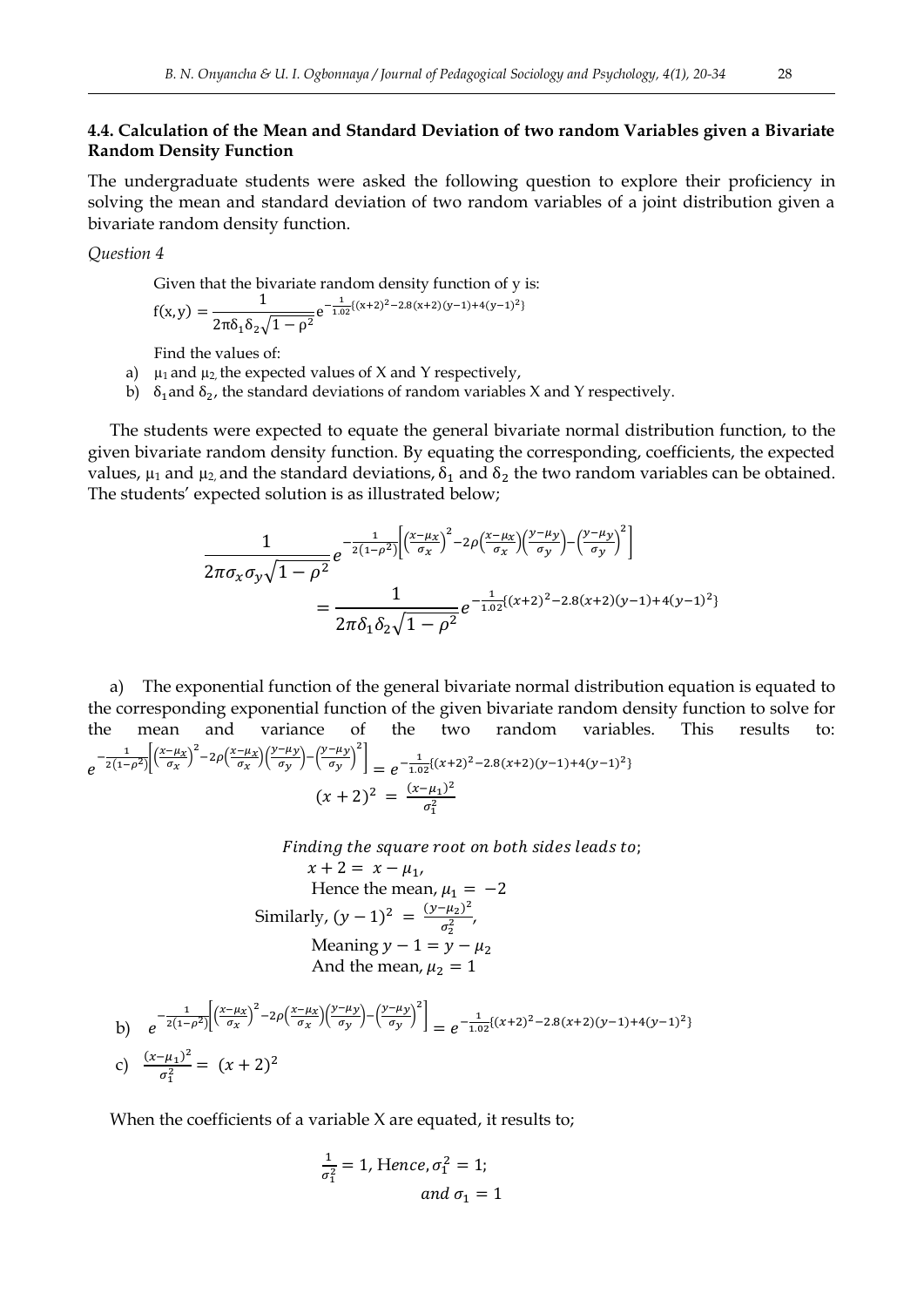Also, 
$$
\frac{(y-\mu_2)^2}{\sigma_2^2} = 4(y-1)^2
$$
,  
The coefficients of the variable Y are equated and lead to;  
this implies that  $\frac{1}{\sigma_2^2} = 4$  And therefore,  $\sigma_2^2 = \frac{1}{4}$ ;  
Hence,  $\sigma_2 = \frac{1}{2} = 0.5$ 

In this question, 7 students answered question (a) correctly, 12 students solved it wrongly and 156 students did not attempt the question. Figure 7 shows a sampled student's wrong solution of the question. The student expanded the sub equations having the X and Y variables, of the BND exponent function.

#### Figure 7

*Example of a students' wrong solution to question 4<i>a*<br> *Exponent*  $\partial_i$  a bivanish *amdan* density function:<br>  $e^{-\gamma} \int_{d(\frac{1}{2} - \rho^2)}^{\infty} \frac{(x - \mu_0)^2}{\sigma_1} \left( \frac{x - \mu_0}{\sigma_1} \right)^2 = \frac{(x - \mu_0)^2}{\sigma_2} \int_{1}^{\infty} \frac{(y - \mu_0)}{\sigma_2}$ 

Figure 8 shows another student who correctly equated the exponential functions, but solved only the mean,  $\mu_1$ , correctly. The error committed by the student was using a wrong exponential function with a denominator of 2 instead of  $\delta_1$  and  $\delta_2$ , for the two random variables.

#### Figure 8

*Example of a students' partially correct solution to question 4a*

$$
Q = \left(\frac{x - \mu_1}{2}\right)^2 - 2P\left(\frac{x - \mu_1}{2}\right)\left(\frac{y - \mu_2}{2}\right) + -\left(\frac{y - \mu_3}{2}\right)^2
$$
  
-  $\mu_1 = 2$   $\mu_2 = -\frac{1}{2}\sqrt{2}$   $\mu_3 = -\frac{1}{2}\sqrt{2}$ 

Yet another student (Figure 9) could only state the bivariate normal density function as given in the question but could not proceed to compare the coefficients and variables to the general bivariate normal distribution equation in order to obtain the mean and variance of the two random variables. Many other students committed similar errors.

#### Figure 9

*Example of a students' wrong solution to question 4a* (2mks<br>
a)  $\mu_1$  and  $\mu_2$  (2mks<br>  $\pi$  (2c, y)  $\frac{1}{2\pi\delta_0 \delta_1 \sqrt{1-\rho^2}} e^{-\beta \ln(\chi_1 + \chi_2)}$ <br>  $B\Omega$ a)  $\mu_1$  and  $\mu_2$ 

 $\mu = \times$  As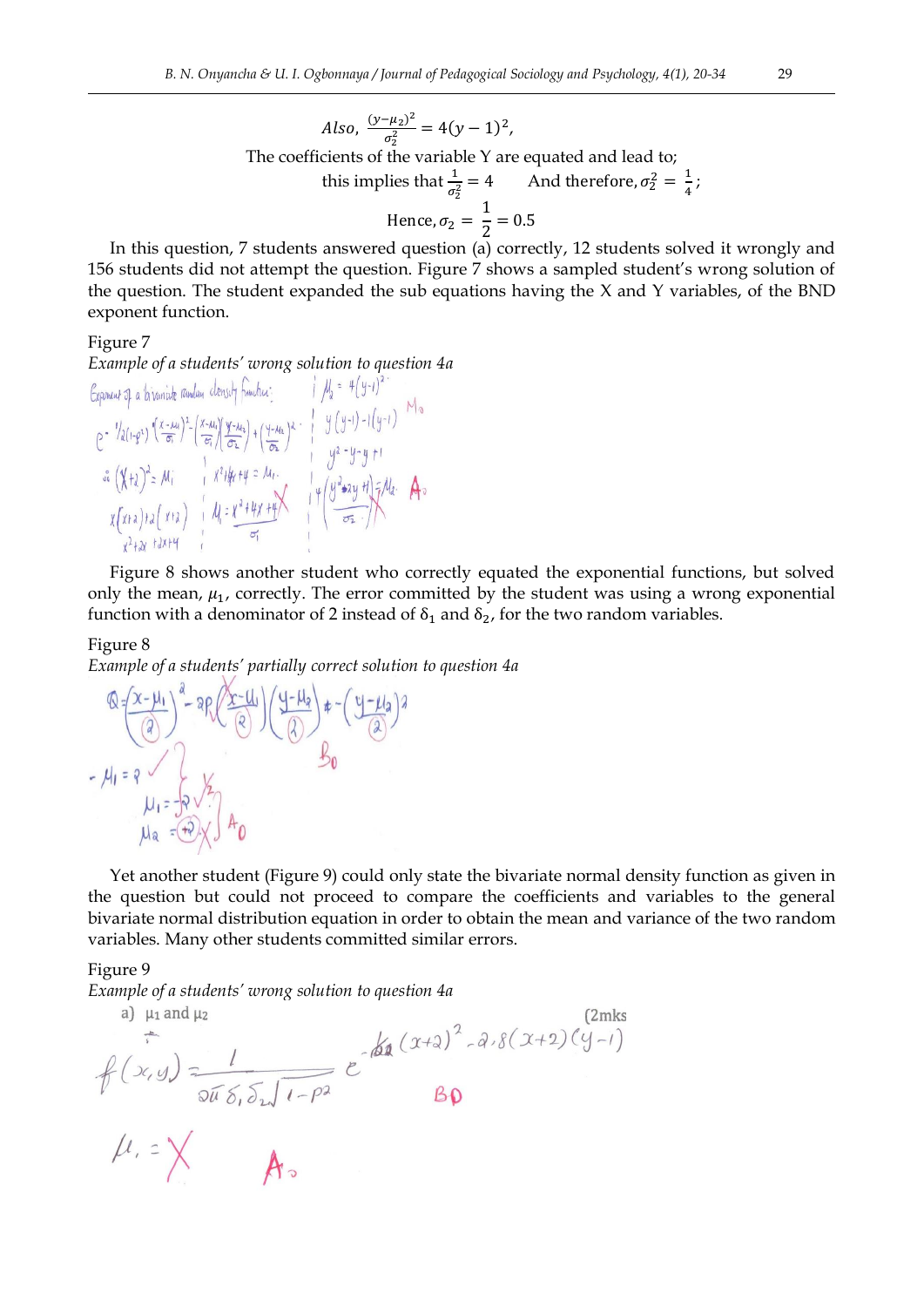As shown in figure 10, one student wrongly attempted to solve the question by expanding exponential sub equations for the given bivariate random density function instead of equating the corresponding coefficients and variables.

#### Figure 10

*Example of a students' solution to question 4b*

from 
$$
u_1 = \frac{x^2 + 4x + 4}{5}
$$
  
\n $\sigma_1 = \frac{x^2 + 4x + 4}{4}$   
\nand  $u_2 = (y^2 - 2y + 1)/4$   
\n $\sigma_2 = \frac{4 + (y^2 - 2y + 1)}{4}$   
\n $\sigma_3 = \frac{4(y^2 - 8y + 4)}{4}$   
\n $\sigma_4 = \frac{4y^2 - 8y + 4}{4}$ 

Another student (Figure 11) solved question 4b correctly but could not solve question 4b. The student only wrote question marks on the working space illustrating the difficulties experienced in solving the question. The student was not proficient in comparing the coefficients and variables of the general BND and the given density function to obtain the standard deviation of one variable given another variable to solve the BND question. Similar errors were observed among other undergraduate students who did the test.

#### Figure 11

*Example of a students' solution to question 4b*

a) 
$$
\mu_1
$$
 and  $\mu_2$  (2mks)  
\n
$$
\mathbb{Q} = \left(\frac{x-\mu_1}{a}\right)^a - 2\mathbb{P}\left(\frac{x-\mu_1}{2}\right)\left(\frac{y-\mu_2}{2}\right) \neq -\left(\frac{y-\mu_2}{2}\right)^2
$$
\n
$$
-\mu_1 = \mathbb{P}\left[\mu_1 = -\mathbb{P}\right] \quad \text{A} \quad \text{B}
$$
\n
$$
\mu_2 = +\mathbb{P} \quad \text{A} \quad \text{(2mks)}
$$
\n
$$
\begin{array}{ccc}\n\mathbb{P} & \mathbb{P} \\
\mathbb{P} & \mathbb{P} \\
\mathbb{P} & \mathbb{P} \\
\mathbb{P} & \mathbb{P} \\
\mathbb{P} & \mathbb{P} \\
\mathbb{P} & \mathbb{P} \\
\mathbb{P} & \mathbb{P}\n\end{array}
$$
\n
$$
\mathbb{P} \quad \mathbb{P}
$$
\n
$$
\mathbb{P} \quad \mathbb{P}
$$
\n
$$
\mathbb{P} \quad \mathbb{P}
$$
\n
$$
\mathbb{P} \quad \mathbb{P}
$$
\n
$$
\mathbb{P} \quad \mathbb{P}
$$
\n
$$
\mathbb{P} \quad \mathbb{P}
$$
\n
$$
\mathbb{P} \quad \mathbb{P}
$$
\n
$$
\mathbb{P} \quad \mathbb{P}
$$
\n
$$
\mathbb{P} \quad \mathbb{P}
$$

The undergraduate students' underwhelming performance on the BND problems demonstrates their poor grasp of BND concepts. Furthermore, the dismal performance shows the difficulties these students encountered in interpreting BND function and solving BND problems. Thus, a lack of strategic competence, conceptual understanding, procedural fluency, and adaptive reasoning in solving BND problems was manifested among undergraduate students.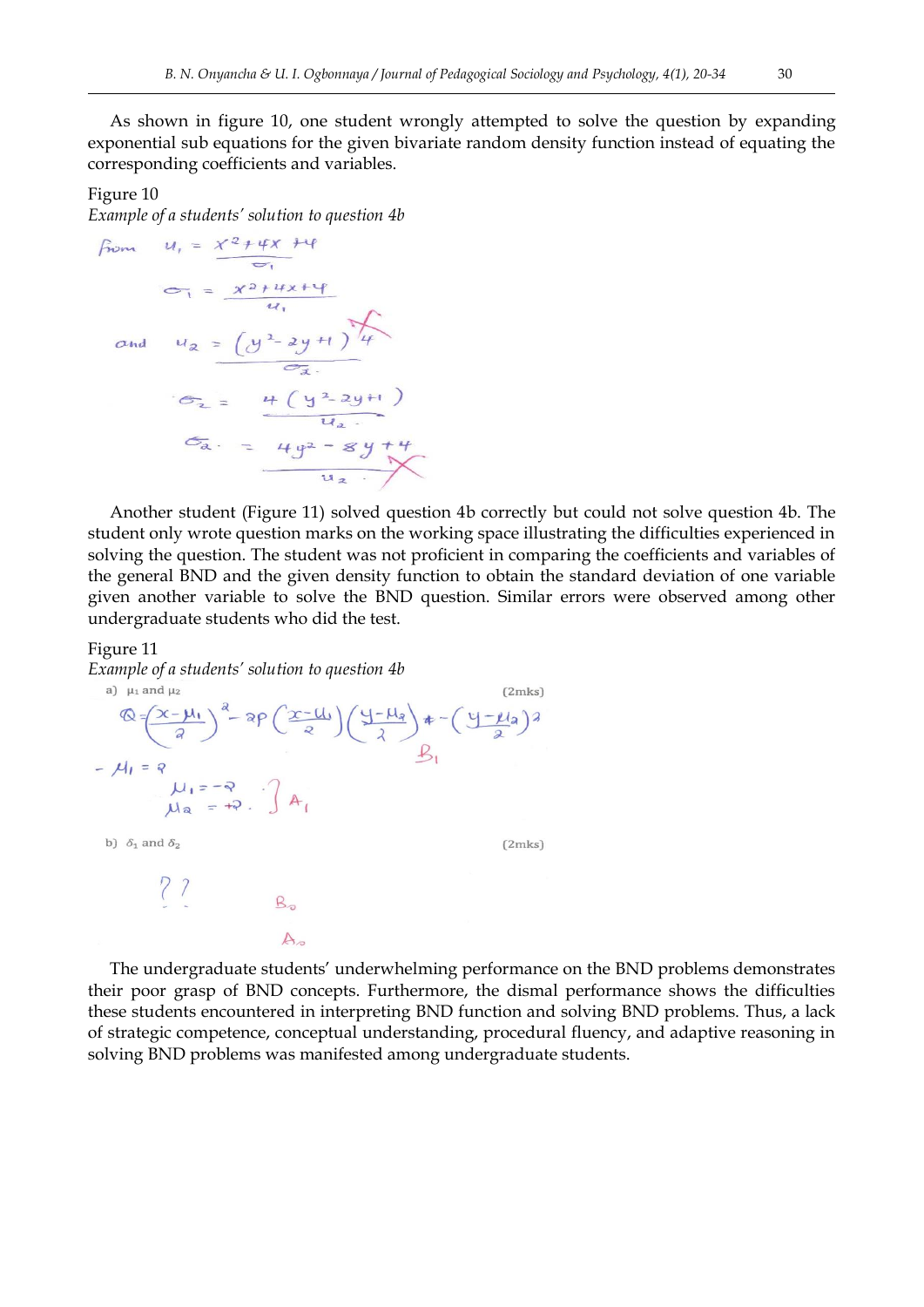| <i>ai sociology ana i sychology, <del>1</del>(1), 20-5<del>1</del></i> |  |  |  |
|------------------------------------------------------------------------|--|--|--|
|                                                                        |  |  |  |

| $1 + 2$<br>$\sim$ $\prime$<br>. |                   |                                         |                   |                   |  |  |  |  |
|---------------------------------|-------------------|-----------------------------------------|-------------------|-------------------|--|--|--|--|
| Question No.                    | No. of Completely | No. of partially                        | No. of Completely | No. not attempted |  |  |  |  |
|                                 | correct solutions | correct solution<br>incorrect solutions |                   |                   |  |  |  |  |
| $Q-1$                           | 51                | 47                                      | 28                | 49                |  |  |  |  |
| $Q-2$                           | 0                 |                                         | 3                 | 171               |  |  |  |  |
| Q-3a                            |                   |                                         | 19                | 152               |  |  |  |  |
| $Q-3b$                          |                   | 0                                       | 7                 | 167               |  |  |  |  |
| Q-4a                            |                   | 0                                       | 12                | 156               |  |  |  |  |
| $Q-4b$                          | 0                 |                                         | 6                 | 169               |  |  |  |  |

Table 1

*A summary of the students' proficiencies in solving the BND questions (n=175)*

#### **5. Discussion**

The results of the study showed that the undergraduate students were not proficient in calculating the probability of a normal distribution variable, the mean for a normally distributed variable, the conditional mean, variance, standard deviation, and probability of a joint distribution, and the mean and standard deviation of two random variables of a BND given a bivariate random density function.

The study result also showed that most of the students were not able to calculate the probability of a normal distribution variable when given the mean and variance of the variable, except for the 51 students (29.14%) who solved the question correctly. The students were also not proficient in computing the mean of a normal distribution function when given the standard deviation and the probability of a variable. These demonstrated the students' lack of foundational knowledge of the normal distribution. Batanero, Tauber, and Sanchez (2004) observed students had difficulties in interpreting probabilities under the normal curve and solving different problems involving the normal distribution. The normal distribution and the marginal density of a normal distribution form part of the basic knowledge for effective learning of the bivariate normal distribution. The formula for the normal probability density function looks fairly complicated, and to use it, one needs to know the population mean and standard deviation (Bhandari, 2021).

The findings further showed that the majority of the students were not proficient in solving BND problems as demonstrated by their inabilities to calculate the conditional mean, variance, standard deviation, and probability of a joint distribution. The students had difficulties in extracting the values of the parameters given, to compute the mean and variance of a variable given another variable of a joint distribution. This study agrees with Koparan (2015) who indicated that students encounter difficulties in understanding and evaluating variance concepts.

Further, majority of the students were not proficient in solving BND problems as revealed by their failure to equate and compare the general BND function to the given bivariate random density function, to obtain the expected value of X ( $\mu_1$ ), the expected value of Y ( $\mu_2$ ), the standard deviation of a random variable X  $(\delta_1)$  and the standard deviation of a random variable Y  $(\delta_2)$  for the two dependent random variables of a joint distribution. This is a clear attestation of students' difficulties in understanding BND concepts, leading to incompetence in solving BND problems in the Kenyan university. The difficulties and incompetence manifested in solving BND problems was a common problem among the students. The findings of this study are parallel with the findings of Shojaie, Aminghafari & Mahammadpour (2012) that students experience difficulties in finding the joint distribution of a function and calculating the bivariate expectation. The BND function may be long and complicated for some students to comprehend and consequently, the students could not relate the general BND equation to the given bivariate random density function for them to compute the mean and the standard deviation of the two random variables of a joint distribution.

As evidenced by the results of this study, majority of the students were not proficient in solving the normal distribution questions. Consequently, the undergraduate students were also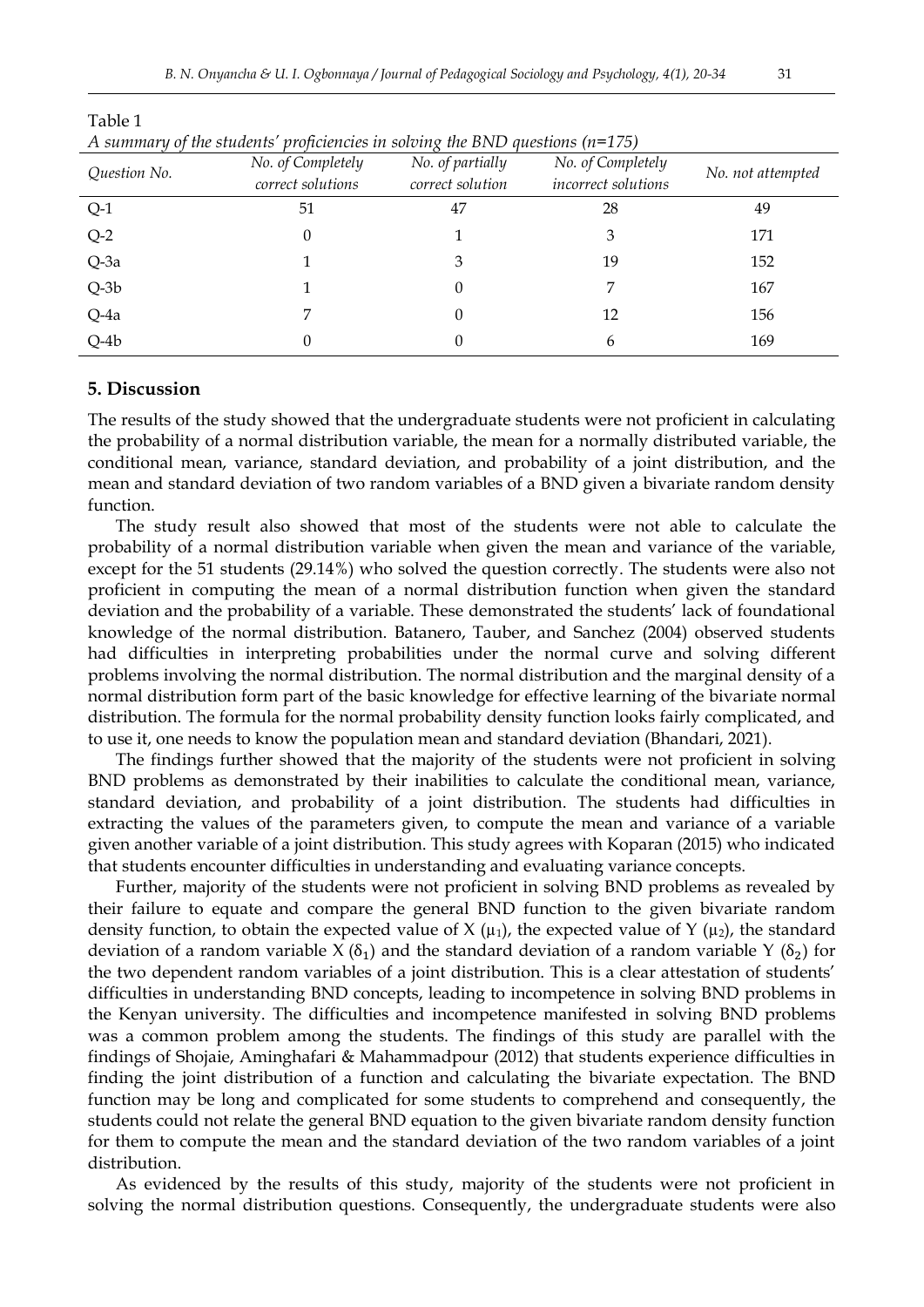not proficient in solving bivariate normal distribution problems. The students' incompetence in solving BND questions can be attributed to their lack of adequate foundational knowledge of a normal distribution. It implies that students had a disconnection between the bivariate normal distribution and the normal distribution concepts which consequently led to students' lack of proficiency in solving BND problems.

## **6. Conclusion**

The study investigated undergraduate students' proficiencies in solving BND problems in a Kenyan university. It was found that the students were not proficient in solving BND problems with regards to calculating: (i) the probability of a normal distribution given the mean and variance of a variable, (ii) the mean of a normal distribution given variance and probability of a variable, (iii) the mean and variance of a joint distribution and hence the probability of the variable given the conditional distribution of a variable, and (iv) the mean and standard deviation of two random variables given a bivariate random density function.

### **7. Recommendations**

To improve undergraduate students' learning of BND and their proficiency in solving BND problems, the authors suggest that lecturers should embrace elaborate revision which anchors on the mean and probability of a normal distribution, and the normal distribution density function before introducing or teaching BND in probability and statistics. This entails learning from known basic statistical concepts to unknown advanced concepts in BND. This enhances students' adequate grasp of fundamental statistical concepts that would help them to meaningfully learn BND. Students' lack of understanding of basic statistical concepts, results to difficulties in learning advanced concepts, which consequently lead to incompetence in solving questions on the advanced concepts. To remedy students' difficulties in solving statistics problems, we recommend that lecturers guide the students in critical analyses of statistical equations, for the students to conceptually understand the parameters of the statistical equations. Furthermore, students should be exposed to more worked examples on the normal distribution and BND which could essentially improve their proficiency in solving BND problems.

In addition, it is recommended that the Kenyan university should consider teaching BND as an introductory course under the multivariate distributions unit, in the third year of the undergraduate study, thereby enabling the students to meaningfully contextualize the knowledge.

Future studies should look to address the missing link between foundational concepts and the BND to foster undergraduate students' proficiency and excellence on BND.

**Acknowledgements.** This paper is the extended version of a contribution to the second International Conference of Pedagogical Research (ICOPR) which was held on May 15-16, 2021 with the hostage of Universiti Utara Malaysia.

**Funding:** No funding source is reported for this study.

**Declaration of interest:** No conflict of interest is declared by authors.

#### **References**

- Arum D. P., Kusmayadi T. A., & Pramudya I. (2018). Students' difficulties in probabilistic problem-solving. *Journal of Physics. Conference series.* IOP publishing.<https://doi.org/10.1088/1742-6596/983/1/012098>
- Batanero C., Tauber L. M., & Sanchez V. (2004). Students' reasoning about the normal distribution. In Ben-Zvi D., Garfield J. (Eds). *The challenge of developing statistical literacy, reasoning and thinking* (pp. 257-276). Springer. [https://doi.org/10.1007/1-4020-2278-6\\_11](https://doi.org/10.1007/1-4020-2278-6_11)
- Bengtsson, M. (2016). How to plan and perform a qualitative study using content analysis. *NursingPlus Open*, *2*, 8-14.<https://doi.org/10.1016/j.npls.2016.01.001>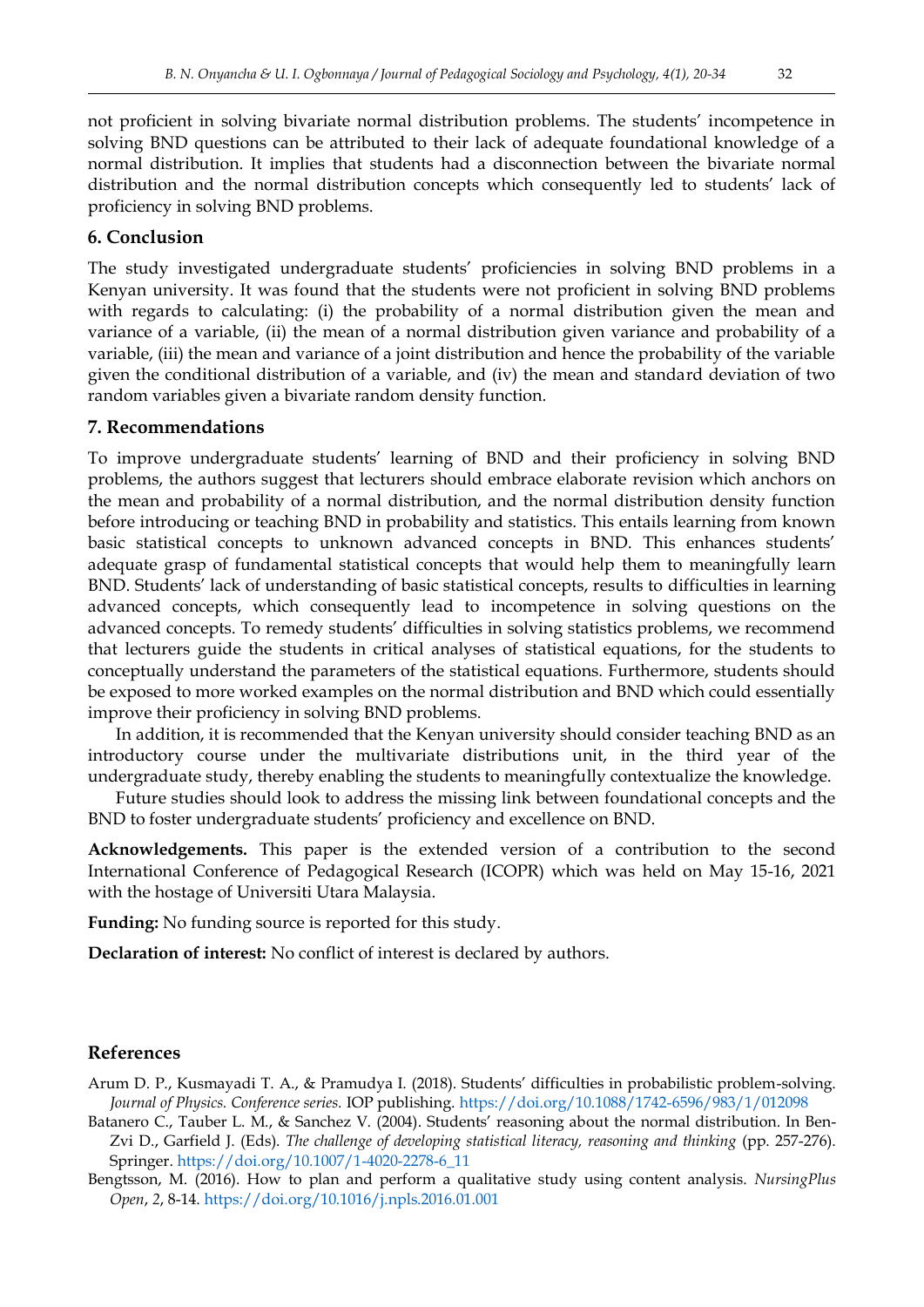- Bhandari, P. (2021). Understanding normal distributions. Retrived May 11, 2021, from <https://www.scribbr.com/statistics/normal-distribution/>
- Cain, M. K., Zhang, Z., & Yuan, K. H. (2017). Univariate and multivariate skewness and kurtosis for measuring nonnormality: Prevalence, influence and estimation. *Behavior Research Methods, 49*, 1716–1735. <https://doi.org/10.3758/s13428-016-0814-1>
- Creswell, J. W. (2014). *Research design: Qualitative, quantitative and mixed methods approaches*. (4th ed.). Sage.
- Flury, B. (2013). A first Course in Multivariate Statistics. Springer texts in Statistics. Springer Science+Business Media, LLC
- Garfield, J. B, & Ben-Zvi, D. (2008). *Developing students' statistical reasoning: Connecting research and teaching practice*. New York, NY: Springer.
- Gauvrit, N., & Morsanyi, K. (2014). The equiprobability bias from a mathematical and psychological perspective. *Advances in cognitive psychology, 10*(4), 119–130.<https://doi.org/10.5709/acp-0163-9>
- Gloves S., (2012). Developing mathematical proficiency. *Journal of Science and Mathematics Education. 35*(2), 119-145. Retrieved on  $18<sup>th</sup>$  November, 2021, from, [http://www.recsam.edu.my/sub\\_JSMESEA/images/journals/YEAR2012/dec2012vol-2/119-145.pdf](http://www.recsam.edu.my/sub_JSMESEA/images/journals/YEAR2012/dec2012vol-2/119-145.pdf)
- Gordon, S. (2006). *The normal distribution*. Mathematics learning centre*,* University of Sydney. Retrieved May 16, 2021, from [https://www.sydney.edu.au/content/dam/students /documents/mathematics-learning](https://www.sydney.edu.au/content/dam/students%20/documents/mathematics-learning-centre/normal-distribution.pdf)[centre/normal-distribution.pdf](https://www.sydney.edu.au/content/dam/students%20/documents/mathematics-learning-centre/normal-distribution.pdf)
- Grover,G., Sabharwal, A. & Mittal, J. (2014). Application of Multivariate and Bivariate Normal Distributions to Estimate Duration of Diabetes, *International Journal of Statistics and Applications, 4* (1), 46-57. doi: 10.5923/j.statistics.20140401.05
- Harradine, A., Batanero, C., & Rossman, A. (2011). Students and teachers' knowledge of sampling and inference. In *Teaching Statistics in school mathematics-challenges for teaching and teacher education.* Springer. Dordrecht. 235-246
- Kachapova, F., & Kachapov, I. (2012). Students' misconceptions about random variables. *International Journal of Mathematical Education, 43 (7),* 963-971[. https://doi.org/10.1080/0020739X.2011.644332](https://doi.org/10.1080/0020739X.2011.644332)
- Khazanov, L. & Prado, L. (2010). Correcting students' misconceptions about probability in an introductory college statistics course: *ALM International Journal, 5*(1), 23-35.
- Kilpatrick, J., Swafford, J., & Findell, B. (2001). Adding it up: Helping children learn Mathematics. *National Research Council. ISBN: 0-309-50524-0*, 480. Retrieved on 16th November, 2021, from, http://www.nap.edu/catalog/9822.html
- Koparan, T. (2015). Difficulties in learning and teaching statistics: Teacher views. *International Journal of Mathematical Education in Science and Technology, 46*(1), 94-104. <https://doi.org/10.1080/0020739X.2014.941425>

Krippendorff, K. (2018). *Content analysis: An introduction to its methodology* (4th ed.). California: Sage.

- Lin, G.D., Dou, X., Kuriki, S. & Huang, J. (2014). Recent developments on the construction of bivariate distributions with fixed marginals. *Journal of Statistical Distributions and Applications, 1*(14), 1-23. https://doi.org/10.1186/2195-5832-1-14
- Lugo-Armenta, J. G., & Pino-Fan, L. R. (2021). Inferential Statistical Reasoning of Math Teachers: Experiences in Virtual Contexts Generated by the COVID-19 Pandemic. *Education Sciences, 11*(7), 363. https://doi.org/10.3390/educsci11070363
- McLeod, S. A. (2019). What is a normal distribution in statistics? Retrieved September 16, 2019, from [https://www.simplypsychology.org/normal-distribution.html.](https://www.simplypsychology.org/normal-distribution.html)
- Memnun D. S., Ozbilen O., & Dinc E. (2019). A qualitative research on the difficulties and failures about probability concepts of high school students. *Journal of Educational Issues, 5*(1), 1-19. <https://doi.org/10.5296/jei.v5i1/14146>
- Rouaud M. (2017). Probability, Statistics and Estimation: Propagation of uncertainties in experimental measurement. Retrieved April 28, 2021, from<http://www.incertitudes.fr/book.pdf>
- Schoenfeld, A. H., & Kilpatrick, J. (2008). Towards a theory of proficiency in teaching mathematics. In D. Tirosh & T. Wood (Eds.), *The international handbook of mathematics teacher education: Tools and processes in mathematics teacher education. 2*, 321–354. Rotterdam, The Netherlands: Sense Publishers.
- Shojaie, S. R. H., Aminghafari, M., & Mahammadpour, A. (2012). On the expected absolute value of a bivariate normal distribution. *Journal of Statistics Theory and Applications, 11*(4), 371-377.
- Sotos, A.E.; Vanhoof, S., Van den Noortgate, W. & Onghena, P. (2007). Students' misconceptions of statistical inference: A review of the empirical evidence from research on statistics education. *Educational Research Review, 2*(2), 98-113.<https://doi.org/10.1016/j.edurev.2007.04.001>
- Tacq, J. (2010). *Multivariate normal distributions.* Elseiver*.*